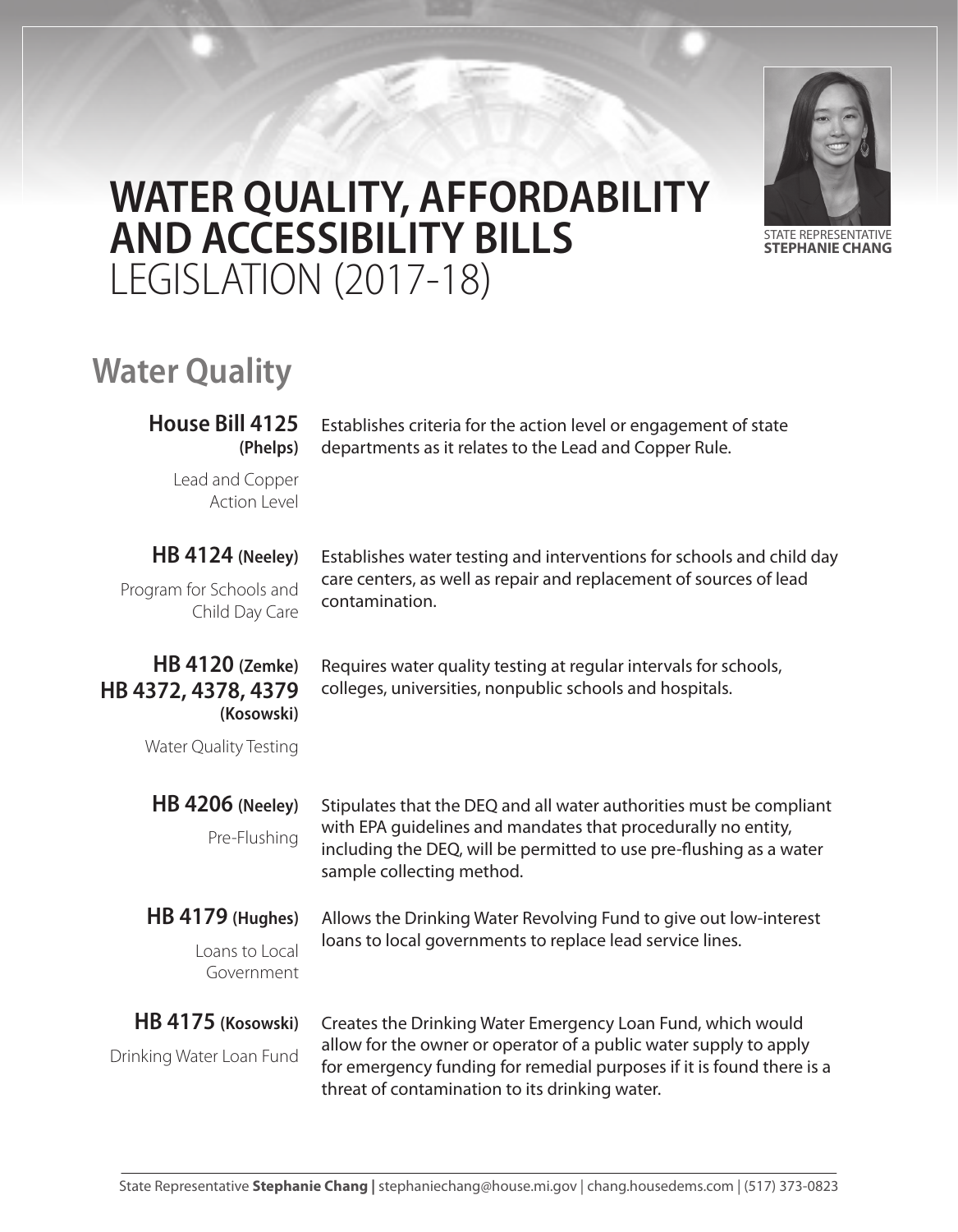

**STEPHANIE CHANG**

cont'd

#### **HB 4339 (Kosowski)**

Lead-Free Pipes/Fittings

Updates the definition of what constitutes "lead free" for purposes of pipes and pipe fittings. This legislation brings the definition in line with the Federal Safe Drinking Water Act language. Currently, the statute allows for pipes and pipe fittings to contain up to 8 percent lead. This bill reduces that amount to 0.25 percent.

# **Citizen Oversight and Transparency**

#### **HB 4201 (Neeley) HB 4214 (Phelps)**

Restores a gubernatorial-appointed citizen oversight commission on water quality.

MDEQ Citizen Oversight Commissions

**HB 4375 (Neeley)**

Water Ombudsman

Establishes a Water Ombudsman to advocate for residents throughout the state concerning water-related issues.

**HB 4121 (Chang)** Rate Transparency

Increases transparency by requiring water providers to submit an annual report to DHHS regarding water rates and how they were determined, along with information about shut-offs in the previous year.

# **Water Billing and Rates**

#### **HB 4393 (Chang)**

Shut-Off Protections

#### **HB 4392 (Hammoud)**

Regulation of Water Rates by MPSC

Institutes shut-off protections by creating categories of individuals protected from shut-offs (seniors, families with young children, pregnant women and people with disabilities) and providing for clearer notices about potential shut-offs.

Grants the Michigan Public Service Commission the power and jurisdiction to regulate rates, fares, fees and charges of any water or sewer authority in the state. According to a Legislative Service Bureau research memo from 2015, water utilities fall under the purview of 45 other state public service commissions.